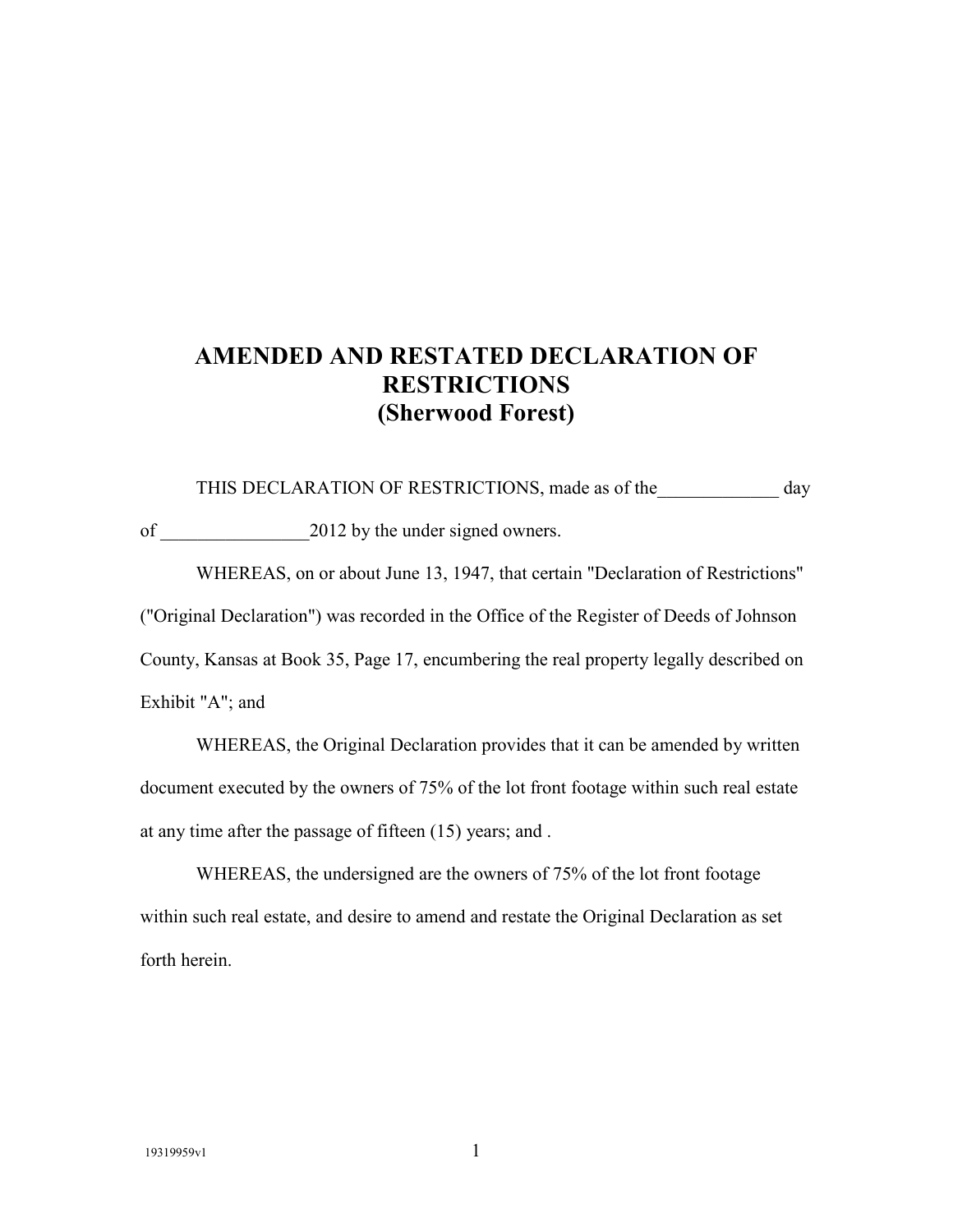NOW, THEREFORE, in consideration of the premises, the undersigned for themselves and for their successors, grantees and assigns, hereby amend and restate in its entirety the Original Declaration and agree that all of the lots, tracts and land shown described on Exhibit "A" shall be and they are hereby restricted as to their use in the manner hereinafter set forth.

## 1. DEFINITION OF TERMS USED:

 The word "street" shall mean any street, road, drive, or terrace of whatever name, as shown on said plat of the real property described on Exhibit "A".

 The word "outbuilding" shall mean an enclosed or unenclosed, covered structure of any kind, not directly attached to the residence to which it is appurtenant.

 The word "lot" may mean either any numbered lot as platted, or any tract or tracts of land as conveyed, which may consist of one or more numbered lots, as platted, or part or parts of one or more numbered lots, as platted, and upon which a residence may be erected in accordance with the restrictions hereinafter set forth. A "corner lot" shall be deemed to be any lot as platted, or any tract of land as conveyed, having more than one street contiguous to it.

 The word "tract" shall mean any area identified by a letter of the English Alphabet or as otherwise identified and shown on said plat.

 The terms "district" or "subdivision" as used in this agreement shall mean all of the land described on Exhibit "A" attached hereto (hereinafter referred to as "Sherwood Forest"). The term "improved property" as used herein, shall be deemed to mean a single tract under a single ownership and use, and on which tract a residence has been erected or is in the process of erection or on which any other building not in violation of the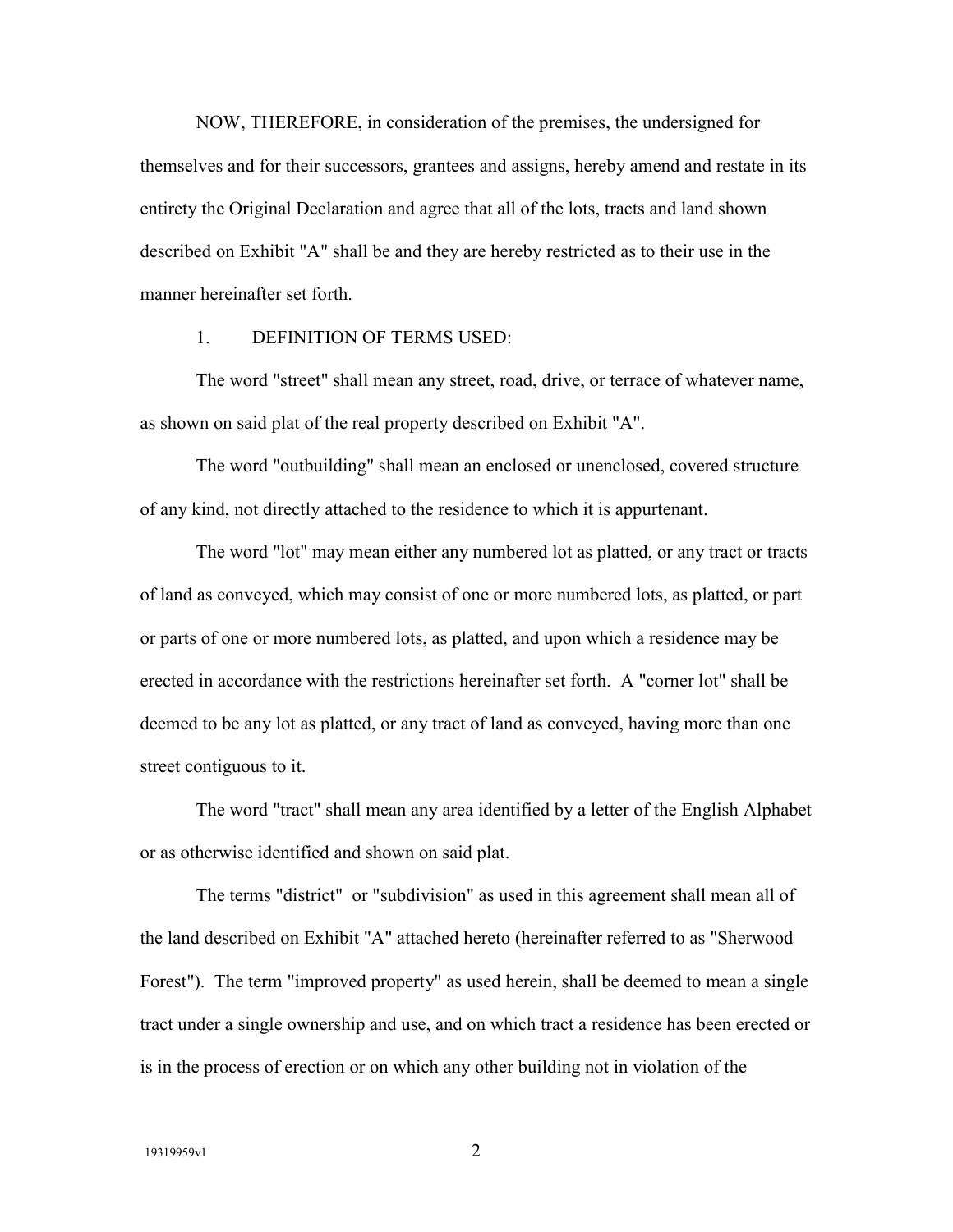restrictions then of record thereof is erected or is in the process of erection. Any such tract may consist of one or more contiguous lots or part or parts thereof. Any other land covered by this agreement shall be deemed to be vacant and unimproved.

 The term "Association" shall mean the SHERWOOD FOREST HOMES ASSOCIATION, a Kansas not-for-profit corporation.

 The term "public places" as used herein shall be deemed to mean all streets and common areas.

 The term "owners" as herein used shall mean those persons or corporations who may from time to time own the land within the district.

## 2. PERSONS BOUND BY THESE RESTRICTIONS:

 Those who execute this instrument and all persons and corporations who or which may own or shall hereafter acquire any interest in the above-described lots and land hereby restricted shall be taken to hold and agree and covenant with the owners of said lots and land, and with their successors and assigns, to conform to and observe the following covenants, restrictions, and stipulations as to the use thereof and the construction of residences and improvements thereon for a period of time ending on December 31, 2031, provided, however, that each of said restrictions shall be renewable or amended in the manner hereinafter set forth.

 The covenants are to run with the land and shall be binding on all owners within this subdivision and their grantees, heirs and assigns and all persons claiming under them until December 31, 2031, and shall be automatically continued thereafter for successive periods of twenty (20) years each, unless the owners of the fee title to the majority of said lots shall by resolution at a special meeting called for that purpose upon notices sent to all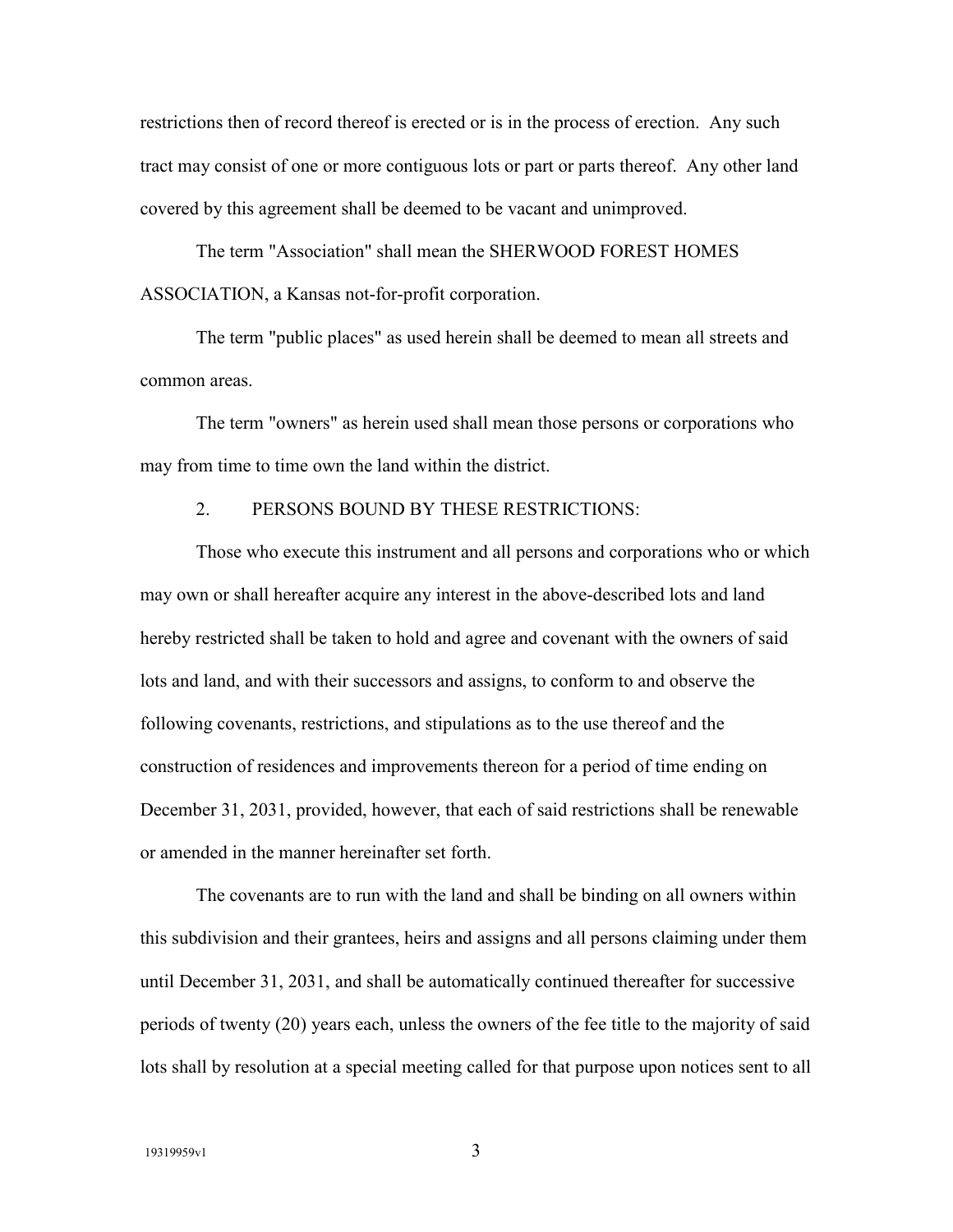such owners, release, change, amend or alter any or all of the said restrictions, to be effective at the end of any such twenty (20) year period. Such release, change, amendment or alteration shall be in writing, shall be signed and acknowledged by the owners of the lots agreeing thereto, and shall be filed with the Register of Deeds of Johnson County, Kansas within two (2) years prior to the expiration of said twenty (20) year period. Provided, this document may be amended at any time upon the affirmative vote of seventy-five percent (75%) of the owners of the fee title to said lots. Such amendment shall be in writing, shall be signed and acknowledged by the owners of the lots agreeing thereto, and shall be filed with the Register of Deeds of Johnson County, Kansas. And provided, further, that the Board of Directors of the Association shall have the right to amend this Declaration if required to do so to comply with the law or the order of a court of competent jurisdiction, without a vote of or consent by the Members of the Association. The following restrictions or protective covenants shall be kept by all persons owning, occupying or using said lots and land and may be enforced by injunction, mandatory or otherwise. The Association may recover its reasonable attorneys fees in connection with such proceedings.

 If any party hereto, or any of its grantees or assigns, shall violate or attempt to violate any covenants herein, it shall be lawful for any other person or persons owning any real estate in Sherwood Forest to prosecute any proceedings at law or equity against the person or persons violating or attempting to violate any such covenants and either prevent him or them from so doing or to recover damages for such violation. All disputes amongst members and/or the HOA must submit to non-binding arbitration prior to any legal action.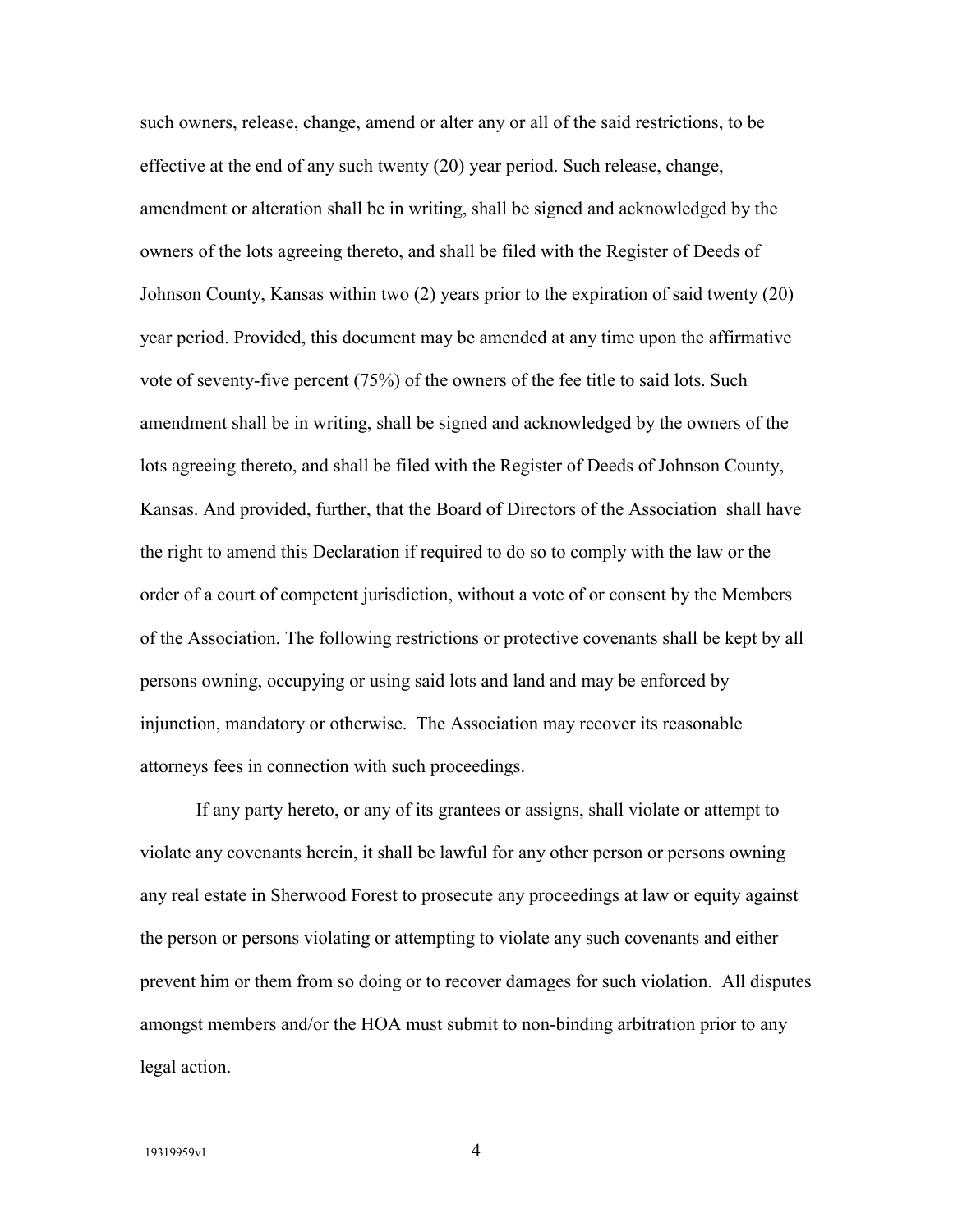Invalidation of any one of these restrictions by judgment or court order shall in no way affect any of the other provisions, which shall remain in full force and effect.

 No lot in Sherwood Forest shall be used for any purpose except residential onefamily residences. No building shall be erected, altered, placed, or permitted to remain on any lot, other than one detached single-family dwelling not to exceed two (2) stories in height.

 No lot shall be in any way subdivided. No building, structure, appurtenance or improvement of any type shall be erected, placed or altered on any lot until construction plans and specifications, including a plan showing location on the lot, have been reviewed by the Architectural Committee, hereafter defined ("AC").The By-Laws shall define the composition and procedures of the AC. No fences shall be erected, placed or altered without the prior review of the AC.

 .A. No building shall be located nearer to the existing street lot line than permitted in the recorded plat of Sherwood Forest or the setback required by city ordinance, whichever is more restrictive.

 B No building shall be located nearer than five (5) feet to any interior lot line, or as required by city ordinance, whichever is more restrictive.

 C For the purposes of these covenants, eaves, steps and open porches shall not be considered a part of a building, provided, however, that this shall not be construed to permit any portion of a building or structure to encroach upon another lot.

D No fencing shall be permitted upon any of the lots unless such fencing, including location and height, is reviewed by the AC. All exterior decks shall subject to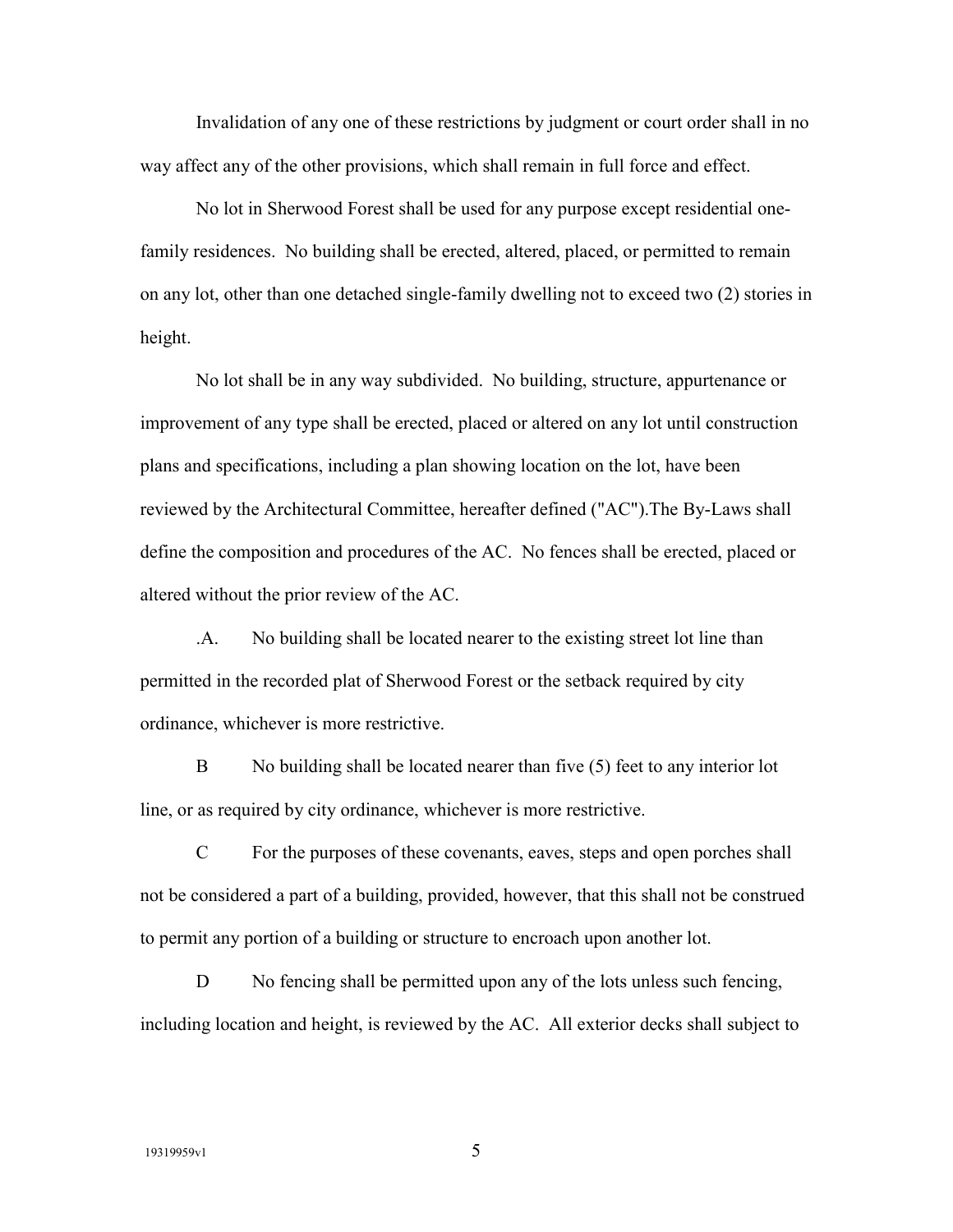review of the AC. All animal pens or runs shall be behind the setback line of the house and a reasonable effort shall be made to make it obscure from the street..

 E All lawns shall be fully landscaped in a reasonable responsible manner. All trees, bushes, shrubs or natural growths shall be kept reasonably attractive..

 F Each lot shall be used for only single family residential purposes. The Association may establish rules and regulations for the use of a portion of a home by the owner thereof in furtherance of his or her occupation; provided, however, that such use shall not otherwise result in the violation of these restrictions or permit advertising (on or off site) or frequent visitation by customers or clients at the home; and provided, further, that use of any lot for day care (child or adult) purposes is prohibited.

 G The above lots may be improved, used or occupied only for private residences, and no flat, duplex or apartment house, though intended for residential purposes, may be erected thereon.

H No residence shall be more than two stories in height above grade.

 I No trailer, basement, tent, shack, garage, barn or outbuilding shall at any time be used as a residence, temporarily or permanently, nor shall any residence of temporary character be permitted.

 J No dwelling or residence shall be occupied until fully completed, except for exterior painting, sod, landscaping and minor trim details, and such dwelling or residence must be fully completed within eighteen (18) months after the first earth excavation is started, unless an extension of such time is granted in advance by the AC. In the event of fire, windstorm, or other damage, no building shall be permitted to remain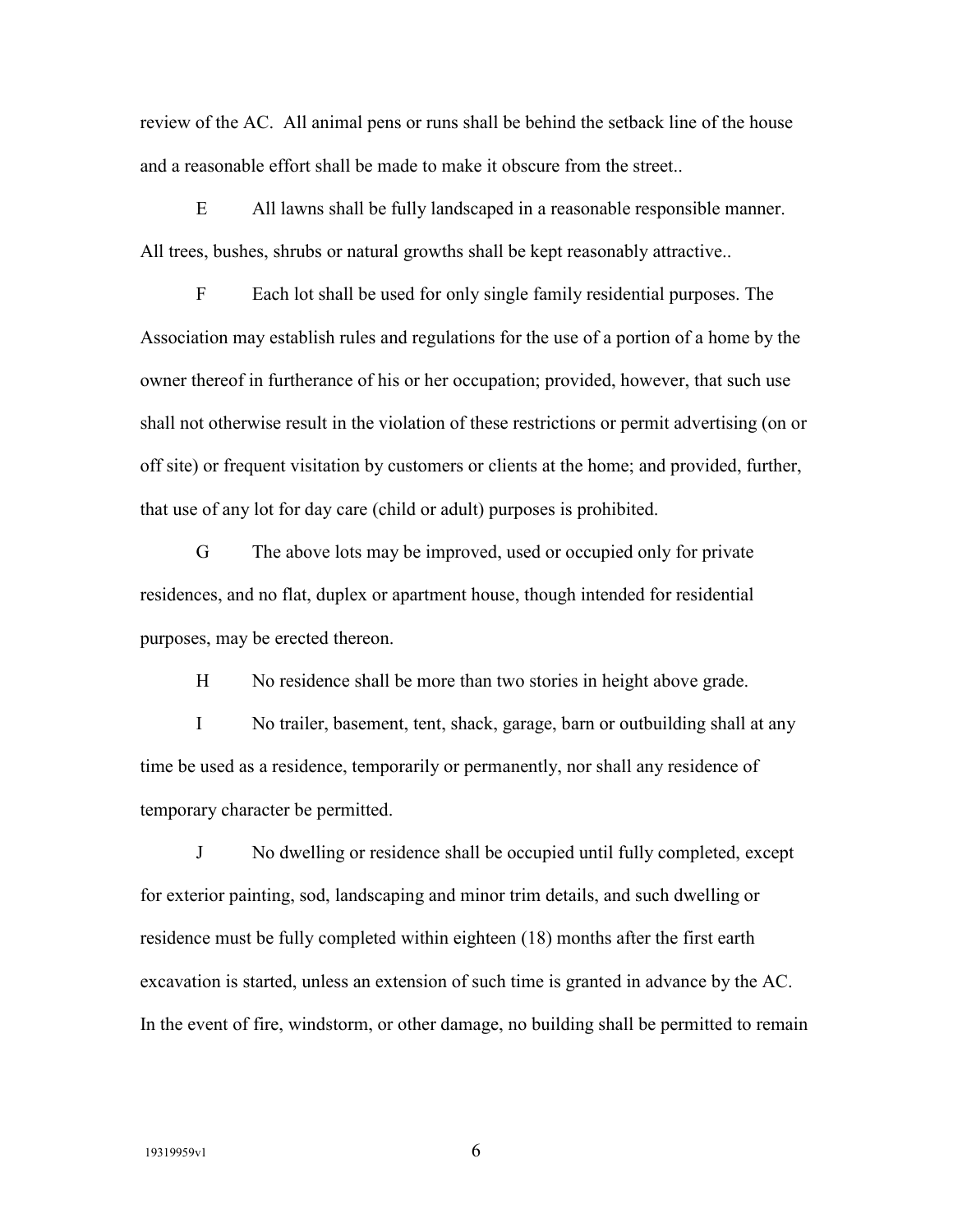in a damaged condition longer than three (3) months without the commencement of repair or reconstruction.

K No animals, livestock, or poultry of any kind shall be raised, bred or kept on any lot, except that dogs, cats, or other common household pets may be kept, provided they are not kept, bred, or maintained for any commercial purpose, and further provided that not more than two (2) dogs or (2)cats (or combination thereof) shall be kept or maintained on any lot without the review of the AC..

 L. No school bus, camper, motor home, mobile home, camper, campertrailer, recreational vehicle, tractor, box truck, or truck with a capacity in excess of 3/4 ton, truck with camper attached or boat shall be parked or left outside on any lot for more than seven (7) consecutive days at any one time; such vehicles shall be stored in a garage if kept on a lot for more than seven (7) consecutive days. No major repair work shall be done on any car, truck, trailer or other vehicle while parked outside the garage or in the street. No autos, buses, boats, trucks, race cars, wrecked cars, modified stock cars, trailers, or vehicles that are not in operating condition, or whose presence might create an unsightly appearance or create a nuisance or be a hazard to life or health shall be allowed to be parked or left on any lot or at the curb. No trash, old appliances, junk, brush piles or other refuse shall be allowed to accumulate on any lot.

 M Exterior clotheslines or poles (except one flagpole) may be constructed behind the setback line of the back of the house.

N No exterior Christmas lights and/or holiday decorations may be erected or maintained on any of the lots hereby restricted, except during a sixty (60) day period beginning November 15th of each calendar year.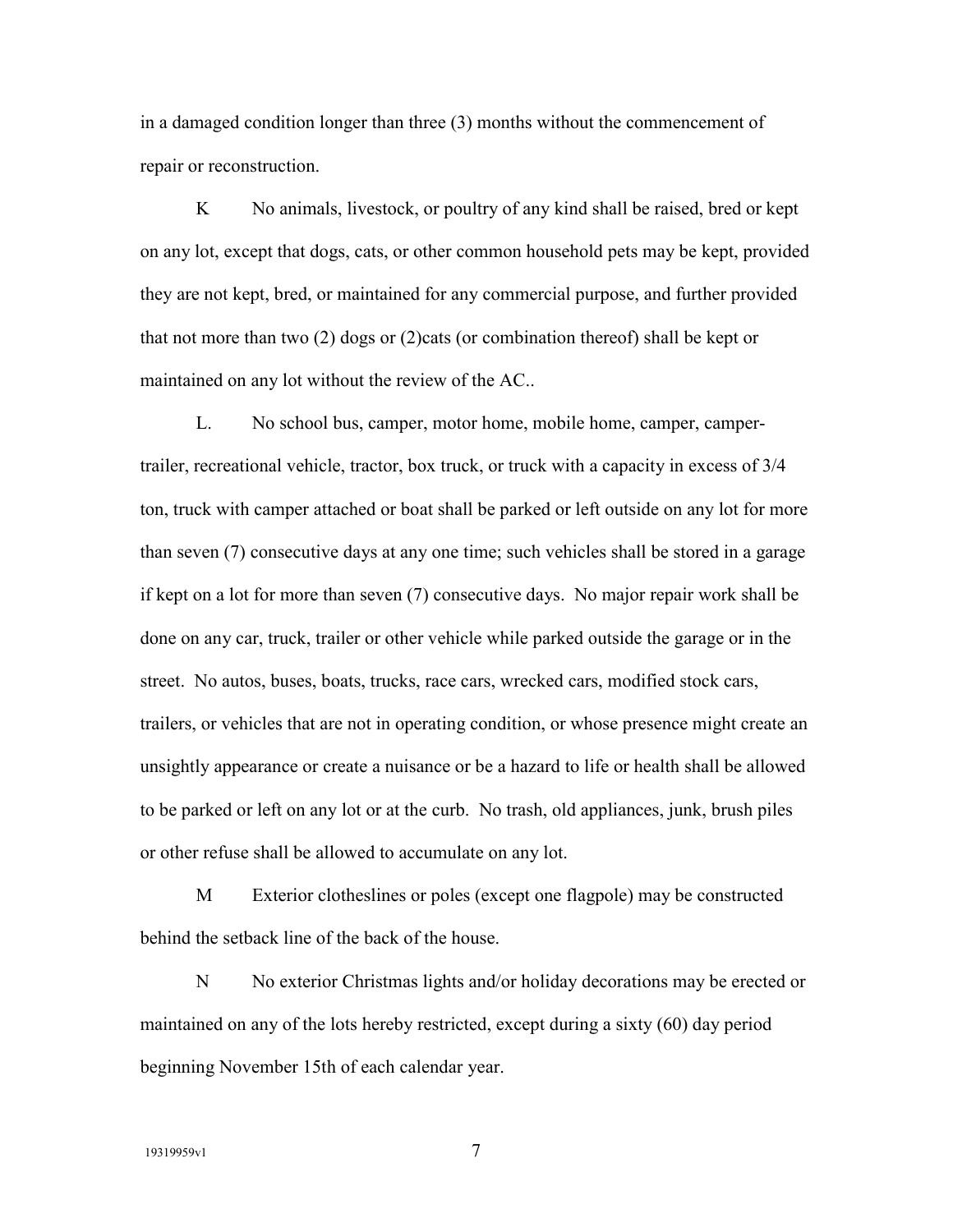O. No noxious or offensive trade or activity shall be carried on upon any lot, nor shall anything be done thereon which may be or become an annoyance or nuisance to the neighborhood. Outside trash burning shall be prohibited, except with a proper permit or on lots that have residences under construction.

 P No tanks for the storage of oil or other fluids, with the exception of rain/water barrels, may be maintained on any portion of the premises above or below the surface of the ground.

 Q No trash, ashes, or other refuse shall be thrown, dumped or placed upon any undeveloped portion of the subdivision, including common areas.

 R Lawns shall be kept in good condition as soil, climate and other natural conditions permit, and grass shall not be permitted to reach a height of six (6) inches or more or otherwise create an unsightly appearance. In the event such grass is not kept within the height limitation above, the Association after contacting the homeowner shall have the right to have such grass cut, and the cost therefor collected from the owner in the same manner as Association dues.

 S Any property owner or property subject to the restrictions herein set forth may permanently construct, for their personal use, one in-ground or above ground swimming pool, the design and materials of which shall be subject to the review of the AC. Unless otherwise approved by the Board, all pools shall be behind the property setback line of the home and landscaped in a reasonable responsible manner with a reasonable effort to obstruct from view.

T Storage buildings shall be allowed with prior review of the AC.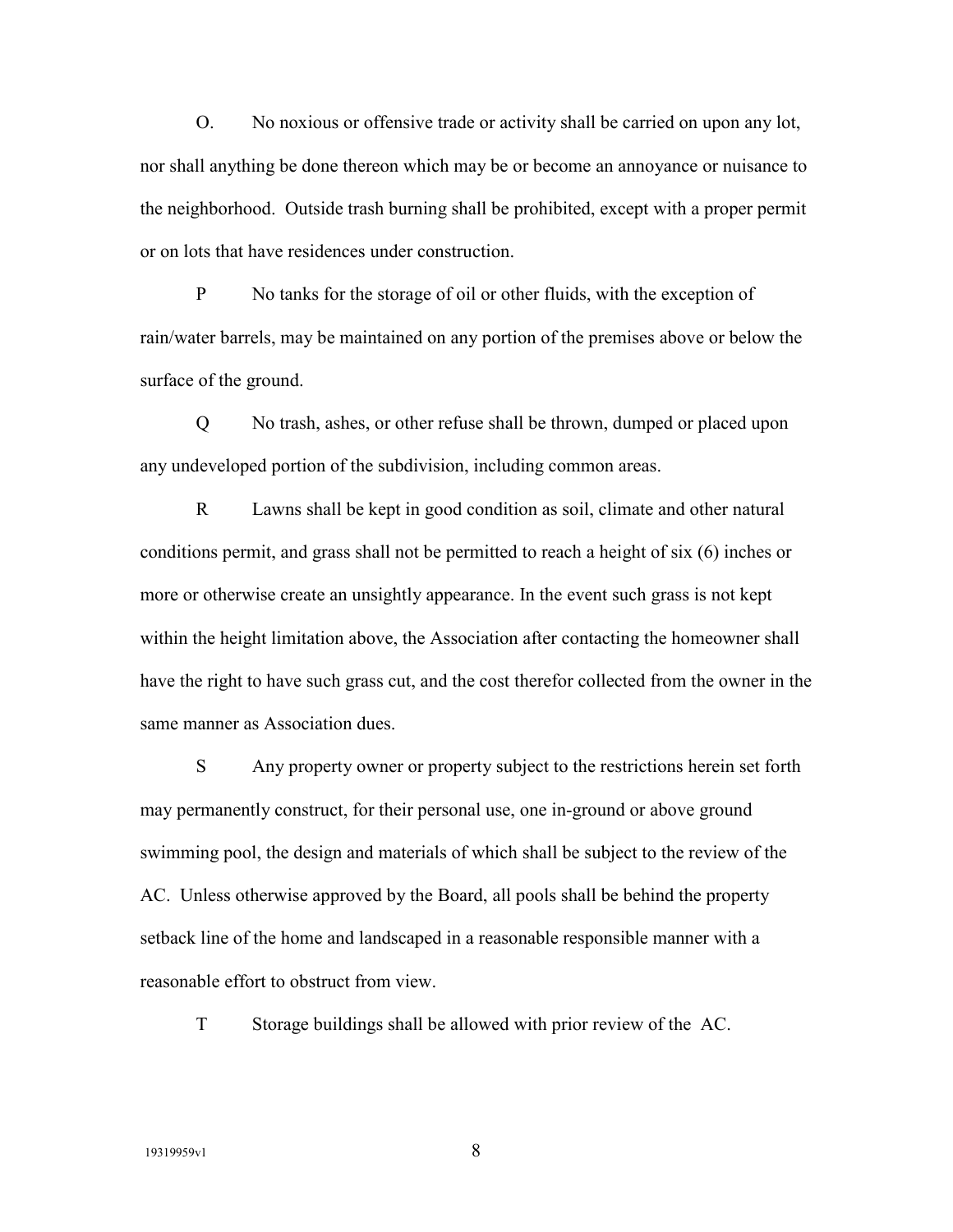U. Solar panels or solar collectors may be installed on the exterior of any residence or on any lot with prior review of the AC.

 V Basketball goals shall be kept in good condition. Playground structures or equipment shall be allowed on any lot behind the setback line of the home and maintain properly.

W No permanent signs of any type shall be erected, placed or maintained on any lot or on any structure on a lot without the prior review of the AC, except that subdivision entry signs/markers, directional signs and advertising signs may be erected and maintained by the Association. For purposes hereof, a "sign" includes any mark, symbol, word(s), drawing or other drawing intended to communicate to a viewer. All temporary signs may be place in yards for a reasonable duration.

X No residence or lot or any portion thereof may be leased or rented for a period of less than twelve (12) months. All leases or rental agreements shall be in writing, and the owner of the lot shall be responsible for compliance by the renter or lessee of these restrictions and the rules and regulations of the Association.

 Y Exterior sculptures, fountains and other similar yard decor shall be subject to the prior review of the AC.

 Provided, however, that the AC shall have power to review andbuilding, construction and fencing materials that may now or hereafter exist, and which would otherwise be prohibited by these Restrictions, upon a finding that the use of such materials will not be injurious to the values of existing homes in Sherwood Forest.

 Z Easements for installation and maintenance of utilities and drainage facilities are reserved on the front, side, or rear of each tract. Within these easements, no